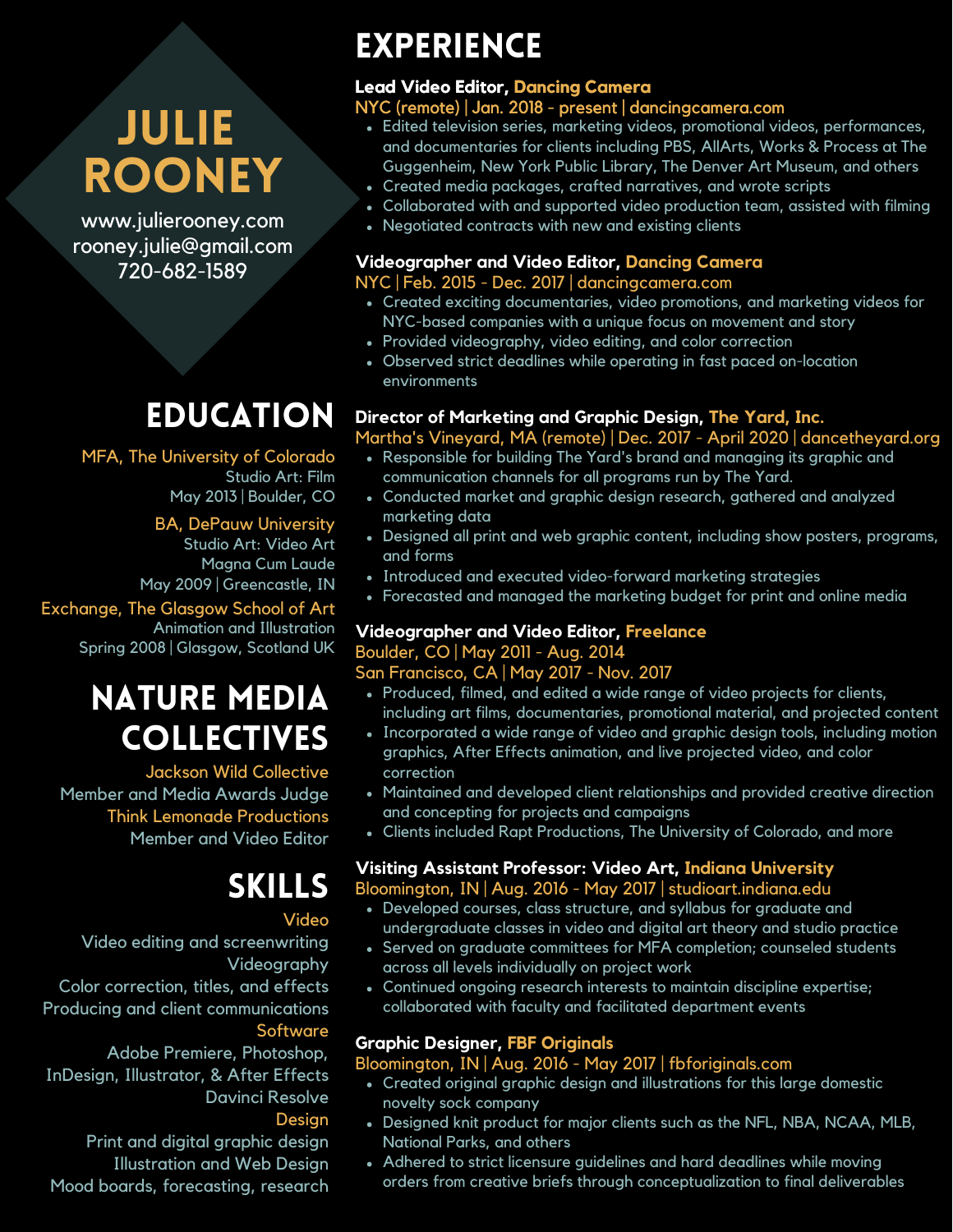## **Julie Rooney Videographer and Video Editor**

rooney.julie@gmail.com | 720-682-1589 | www.julierooney.com

## **Highlights**

- Over 10 years of experience in creating documentary, creative, and promotional videos for both large- and small-scale clients and organizations, including influential dance and arts organizations
- A specialist in capturing movement through editing, with a unique eye towards artistry and rhythm
- High quality video output utilizing advanced videography and editing techniques
- Full-service capabilities, including editing, color correction, and storyboarding

## Portfolio: www.julierooney.com

## Select Client Experience, Abbreviated List

*Detailed information about each project available upon request*

#### **MULTI-PART SERIES**

*Isolation To Creation* **4 Episode Docuseries PBS, AllArts Works & Process at the Guggenheim, 2021** New York City Screenwriter, Lead Video Editor

*Maldives* **3 Episode Docuseries Episode 2: "Manta Rays" World Wildlife Fund, 2022** Video Editor

*Behind The Dance* **6 Episode Docuseries The Yard, 2022** Chilmark, Massachusetts Screenwriter, Lead Video Editor

#### **DOCUMENTARIES**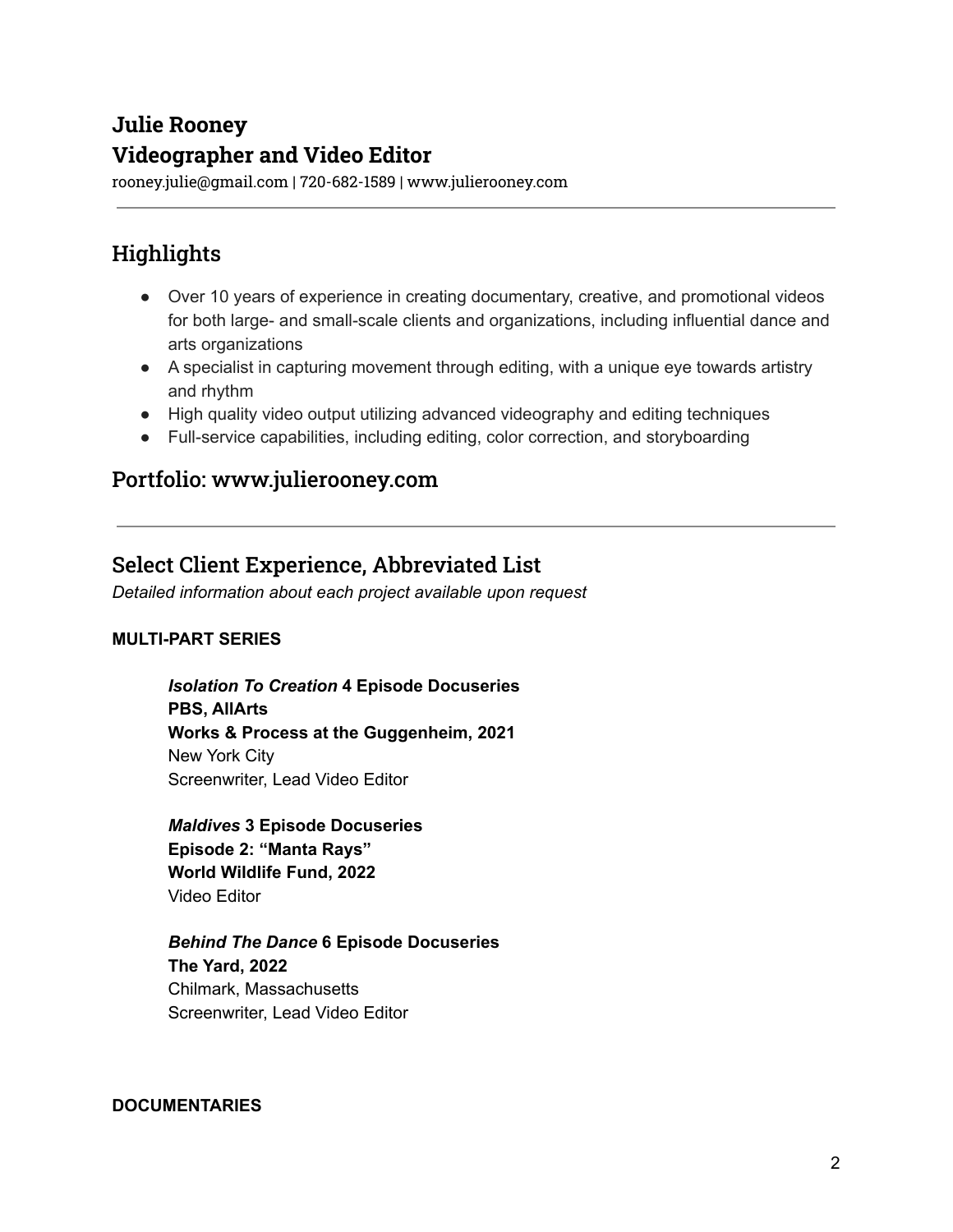*A.I.M x Maleek Washington*

**A.I.M by Kyle Abraham, 2022** New York City Screenwriter, Lead Video Editor

#### *Creating The Hazel Scott Ballet, The Art of Classical Ballet* **Dance Theatre of Harlem, 2021**

New York City Video Editor

#### *Gaining Ground For Prairie Wildlife*

**Southern Plains Land Trust, 2020** Lamar, Colorado Videographer, Video Editor

*Art Club* **Denver Art Museum, 2019** Denver, CO Videographer and Video Editor

*Night Of 100 Solos* **Merce Cunningham Foundation, 2019** Los Angeles, CA; London, UK; New York City Videographer

#### **TRAILERS AND PROMOTIONAL**

*Lightscapes* **Promotional Video and Asset Library Brooklyn Botanic Garden, 2022** New York City Screenwriter, Lead Video Editor

**Fred Astaire Dance Studios Trailers and Performances Fred Astaire Midtown NY and Downtown NY, 2015 - 2022** New York City Video Editor

*Works & Process* **Promotional Trailers Solomon R. Guggenheim Museum, 2019 - 2021** New York City Videographer, Video Editor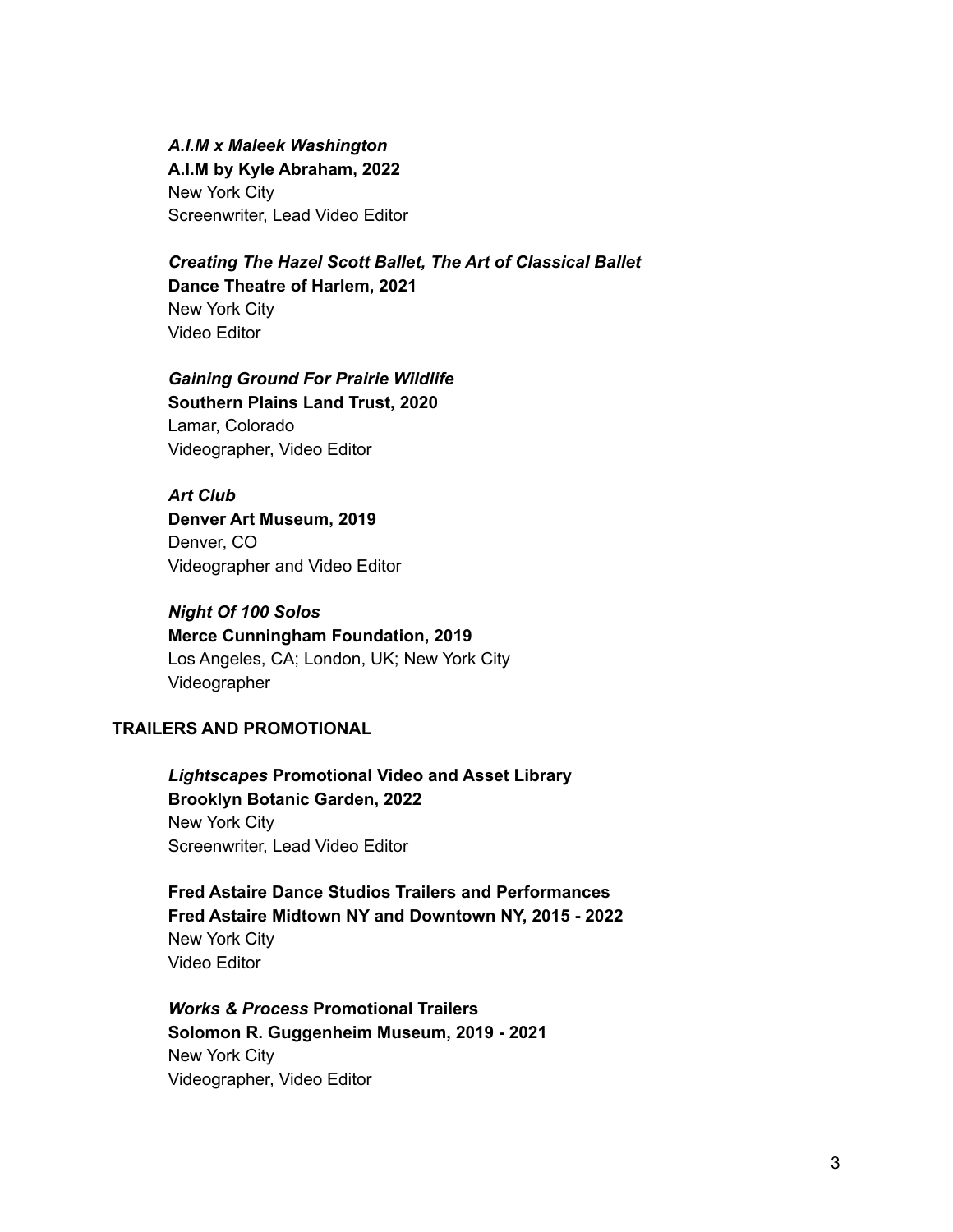#### *An Untitled Love***,** *State***, and** *Indy* **Trailers and Performances Abraham.In.Motion, 2018 - 2021** New York City Video Editor

#### *Untitled* **Trailers**

**Denver Art Museum, 2019** Denver, CO Videographer and Video Editor

#### **Yard Organizational Promotional Videos**

**The Yard, Inc, 2017 - 2021** Chilmark, MA Screenwriter, Video Editor, Videographer

#### **Orchestra of St. Luke's, 2019- 2020**

New York City Video Editor

#### **The Westword "Feast", 2019**

Denver, CO Videographer and Video Editor

#### **Calpulli Mexican Dance Company, 2017 - 2019**

New York City Screenwriter and Video Editor

#### **DanceNOW NYC, 2018 - 2019**

New York City Video Editor

#### **Lumberyard Residency Features, 2017 - 2018** New York City Screenwriter and Video Editor

#### **NARRATIVE AND ART FILMS**

*Life Is A Dream***,** *Plano***, and** *Cardboard Piano* **Films The Juilliard School, 2021** New York City Lead Video Editor

#### *The Creative Hub*